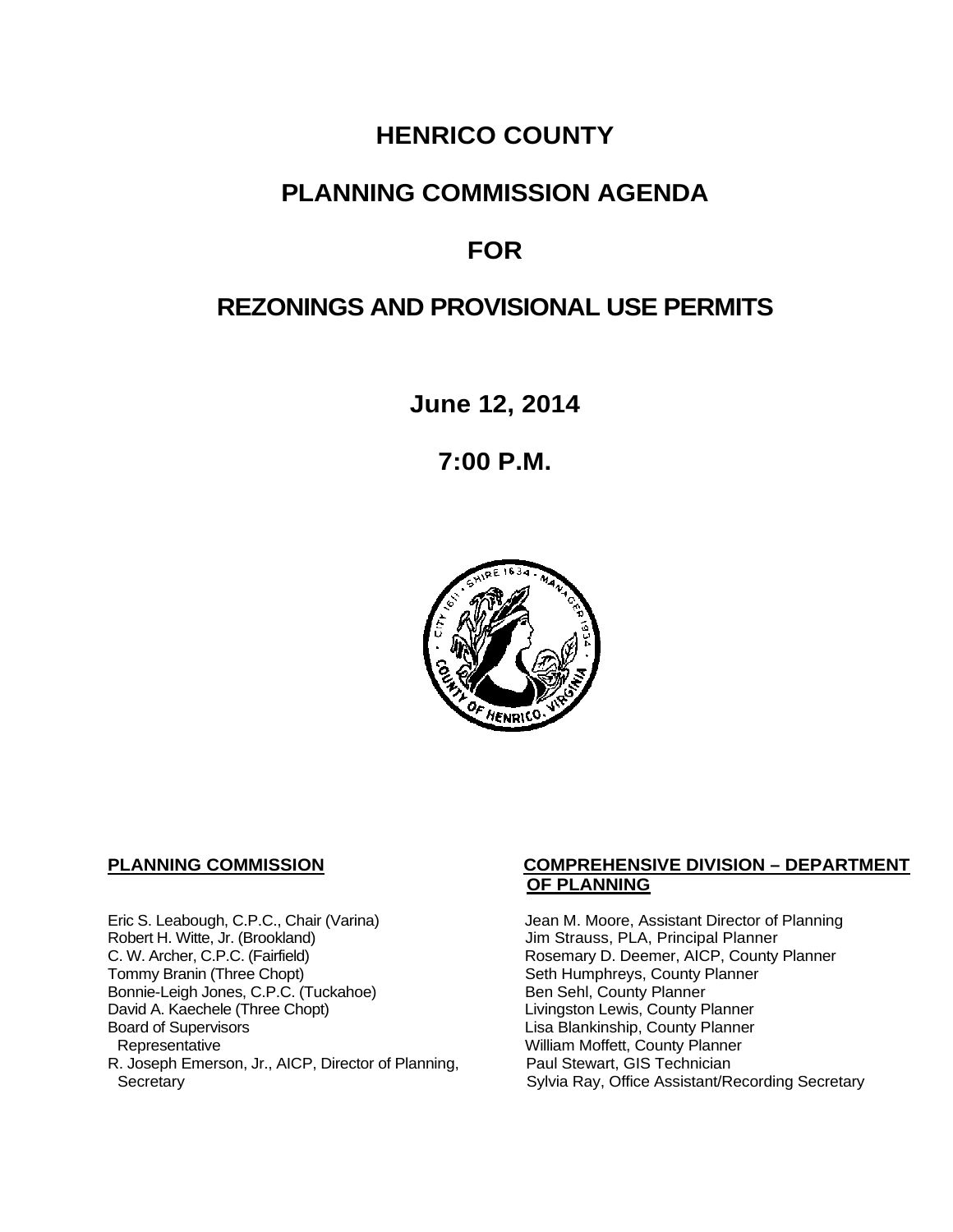## **PLANNING COMMISSION REZONING MEETING FINAL AGENDA JUNE 12, 2014**

**BEGINNING AT 7:00 P.M.**

**WELCOME:**

**PLEDGE OF ALLEGIANCE:**

**RECOGNITION OF NEWS MEDIA:**

**CALL TO ORDER:**

**REQUESTS FOR WITHDRAWALS AND DEFERRALS: (0); (2)**

**REQUESTS FOR EXPEDITED ITEMS: (2)**

**CASES TO BE HEARD: (1)**

**VARINA: None.**

### **FAIRFIELD:**

### *(Deferred from the May 15, 2014 Meeting)*

**REZ2014-00019 Andrew M. Condlin for Romm Development Company, LLC:**  Request to conditionally rezone from R-4 One-Family Residence District, R-5 General Residence District and O/SC Office/Service (Conditional) to RTHC Residential Townhouse District (Conditional) Parcels 782-757-2904, 782-756-3992, -4880, -6562, -6951, -9451,-6636, -4861, and part of Parcel 782-757-3717 containing 5.689 acres, located on the southwest line of E. Parham Road at its intersection with Villa Park Drive. The applicant proposes a residential townhouse development of no more than 49 units. The RTH District allows a maximum density of nine (9) units per acre. The use will be controlled by zoning ordinance regulations and proffered conditions. The 2026 Comprehensive Plan recommends Office and Office/Service. **Staff – Rosemary Deemer (Deferral Requested to the July 10, 2014 Meeting) Deferred to the July 10, 2014 Meeting**

**REZ2014-00022 Joshua Lutz for Dominion Youth Services:** Request to conditionally rezone from O-1 Office District to B-1C Business District (Conditional) Parcel 787-746-8386 containing 1.338 acres located at the northeast intersection of Chamberlayne Road (U.S. Route 301) and Brook Hill Circle. The applicant proposes a private, therapeutic day school. The use will be controlled by zoning ordinance